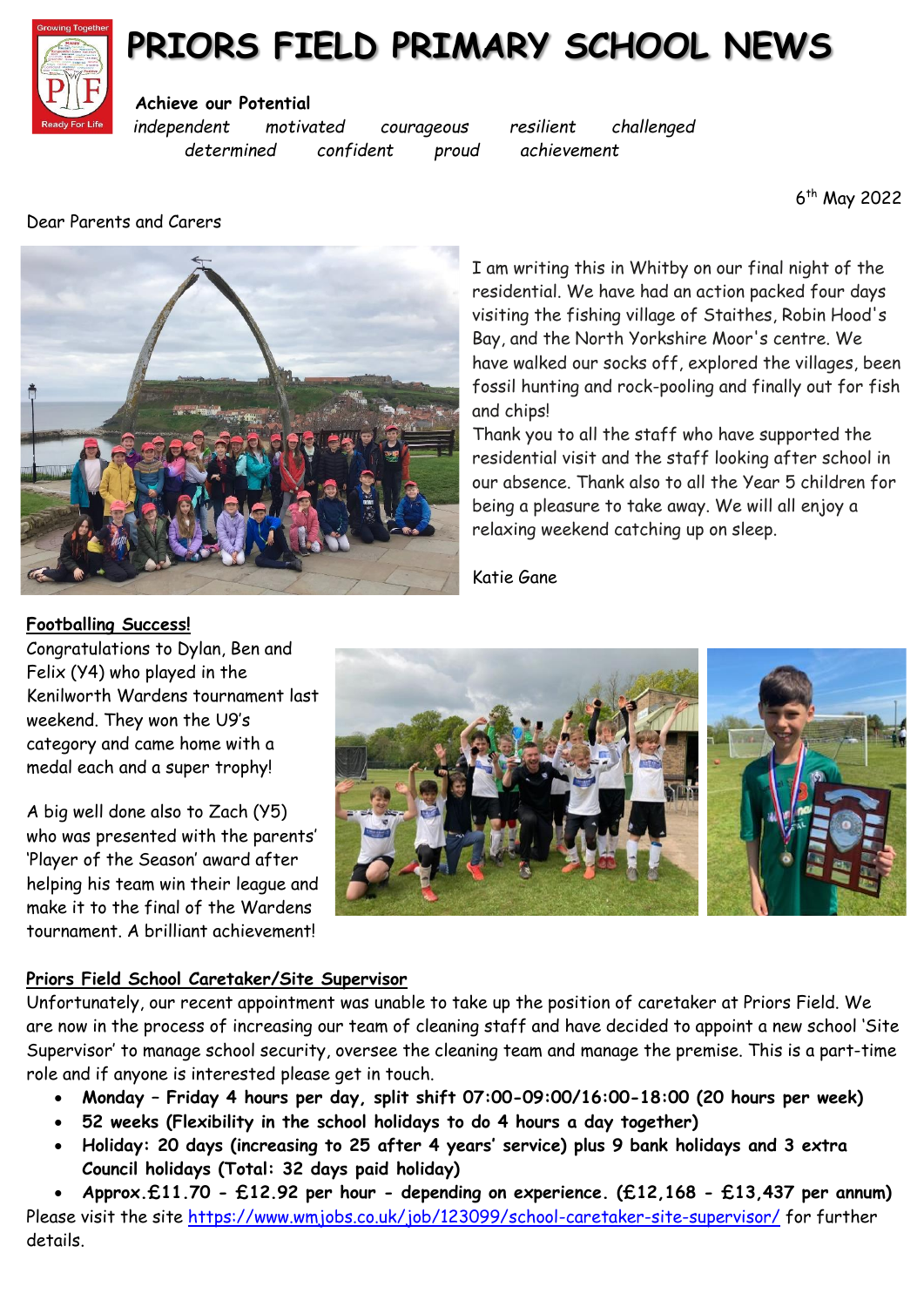#### **Year 6 SATs**

Next week our Year 6 children will be undertaking their end of Key Stage tests. They have worked incredibly hard this year and throughout their time at Priors Field, and we are already extremely proud of everything they have achieved. We know they will try their very best as they always do, and that is all we could ever ask of them. Good luck, Year 6!

#### **Site Security & Car Park**

If you are visiting us during the school day (after drop off and before pick up), please can we ask that all gates are closed behind you to help keep our site safe. Please remember that there is **strictly no access to car park between 7.45am and 4.45pm**. Thank you.

### **Week beginning 9th May 2022**

#### **Year 6 KS2 SATs week**

| Mon          | Year 6 football match after school at Clinton                                                          |
|--------------|--------------------------------------------------------------------------------------------------------|
| <b>Tues</b>  |                                                                                                        |
| Weds         |                                                                                                        |
| <b>Thurs</b> | Year 1 will be visiting the environmental area during the afternoon                                    |
|              | Children from KS2 classes will be taking part in the KDPSA Athletics Competition at Edmondscote during |
|              | the afternoon                                                                                          |
| Fri          |                                                                                                        |
|              |                                                                                                        |

### **Other letters sent home today:**

Year 1: Sea Life Centre